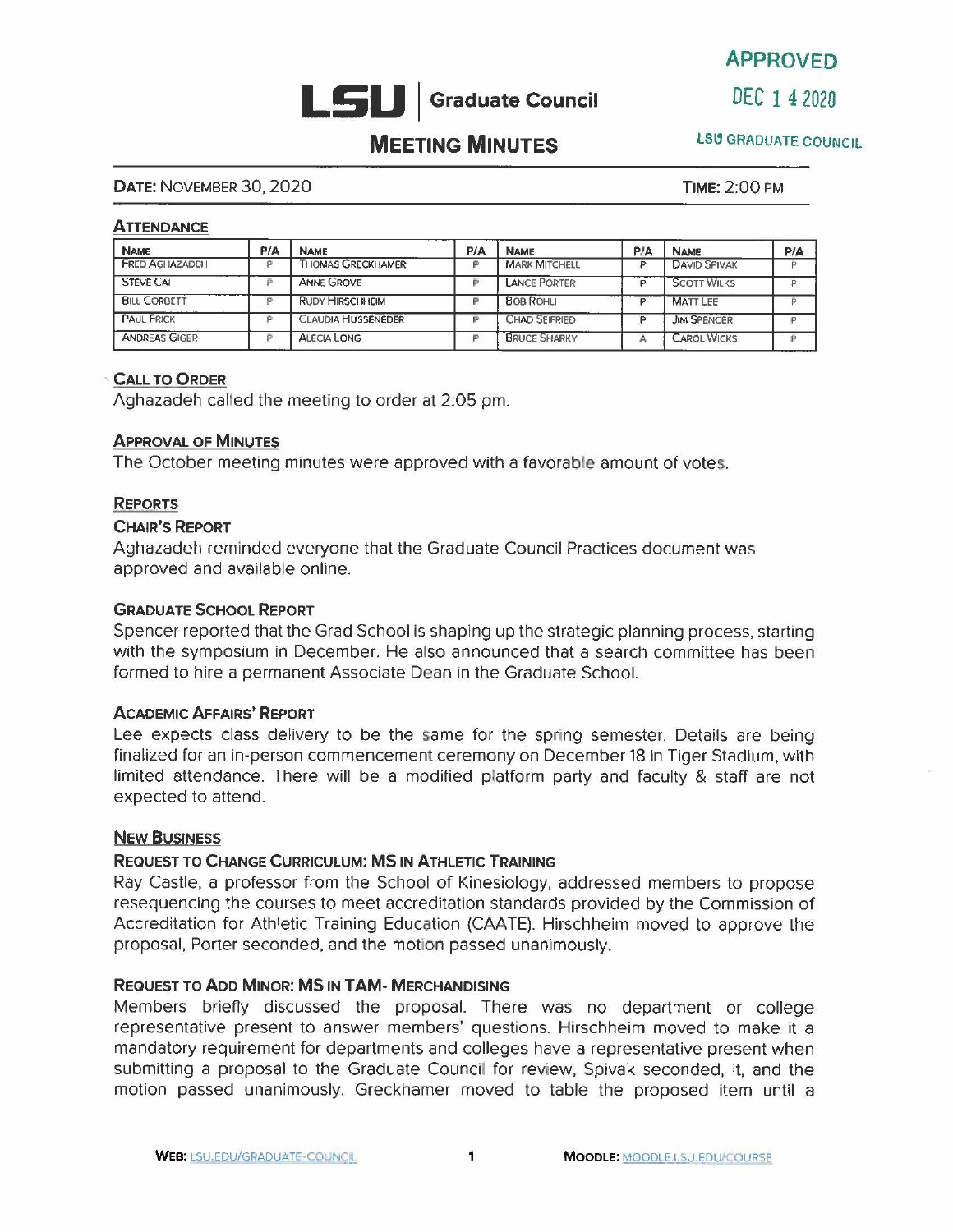representative from the department is able to attend the meeting to help clarify some confusing elements of the proposal, Cai seconded it, and the motion passed unanimously.

## **CHANGE OF MODALITY APPROVAL PROCESS FOR GRADUATE DEGREES**

 asked to discuss the possibility of departments having a version of PhD curriculum approved Spencer led a discussion among members about the process for a degree approved by the Graduate Council switching from an in-person to an online modality. Currently, there is no university-wide approval process to change modality from in-person to online. He then and the possibility of that department submitting a change of modality form to offer a PhD online. Council members had a thorough discussion and decided to form an ad-hoc committee to conduct a more in-depth review of the topic. Seifried and Spivak volunteered to serve on the committee. Lee also volunteered to join the committee as an ex-officio member.

## **STANDING COMMITTEE REPORTS**

**PROMOTION & TENURE:** No report. **GRADUATE FACULTY:** No report. **AWARDS:** No report.

## **Meeting Adjourned at 3:05 pm.**

**Next Meeting:** Monday, December 14 at 11:30 am.